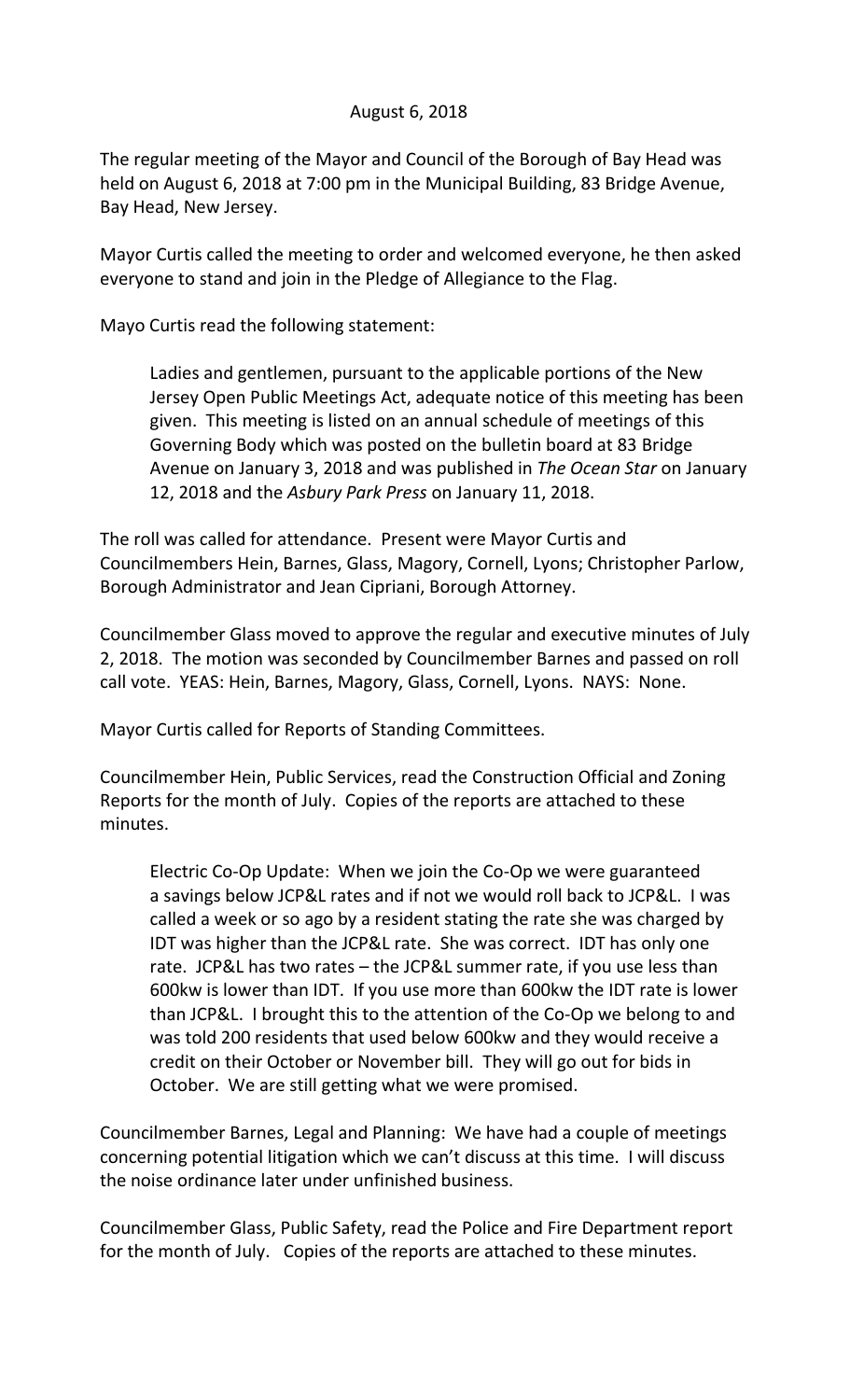## Fire Department – Tip of the Month: WHAT TO DO WITH HOT ASHES AND COALS To properly dispose of ashes or coals we recommend the following:

If possible, allow ashes and coals to cool in the area where you had the fire for several days. These devices are designed to contain their heat safely.

When it is time to dispose of the ashes, transfer them to a metal container and wet them down.

Keep the metal container outside your home and away from any combustibles until the refuse is hauled away.

DO NOT place any other combustibles in the metal container.

DO NOT use a combustible container.

Chief Hoffman: Safety signs have been installed on Bridge Avenue. Speed was checked for nine days in April and the average speed was 31 mph. 40,597 cars passed and 85% were going less than 35 mph and 95% were going less than 38 mph. We checked again for nine days in July, after the safety signs were installed and found the average speed was 26 mph. 58,945 cars passed and 85% were going less than 30 mph and 95% were going less than 32 mph.

We also checked speed on Lake Avenue in April for nine days and found the average speed was 31 mph. 40,597 cars passed and 85% were going less than 35 mph and 95% were going less than 38 mph.

Councilmember Lyon: Does it record the time?

Chief Hoffman: Yes, but those speeding was spread out. We are enforcing speeding – we are up 500 tickets issued this year over last year.

Mayor Curtis: Bridge Avenue is a county road and they were put up by the County at no cost to us. They run about \$5,000 each.

Councilmember Magory, Public Works, read the attached Public Works Report for the month of July.

Construction on the wall in Centennial Park is complete. We will also be working on the north side of the Park in the fall.

The Osborne Avenue Sidewalk Project survey will be completed soon. That project is scheduled for the spring of 2019.

Bob and I toured all the streets this morning. I feel we have done a marvelous job over the last five years obtaining grants for the work that has been done.

I would like to get feedback from Council concerning a sidewalk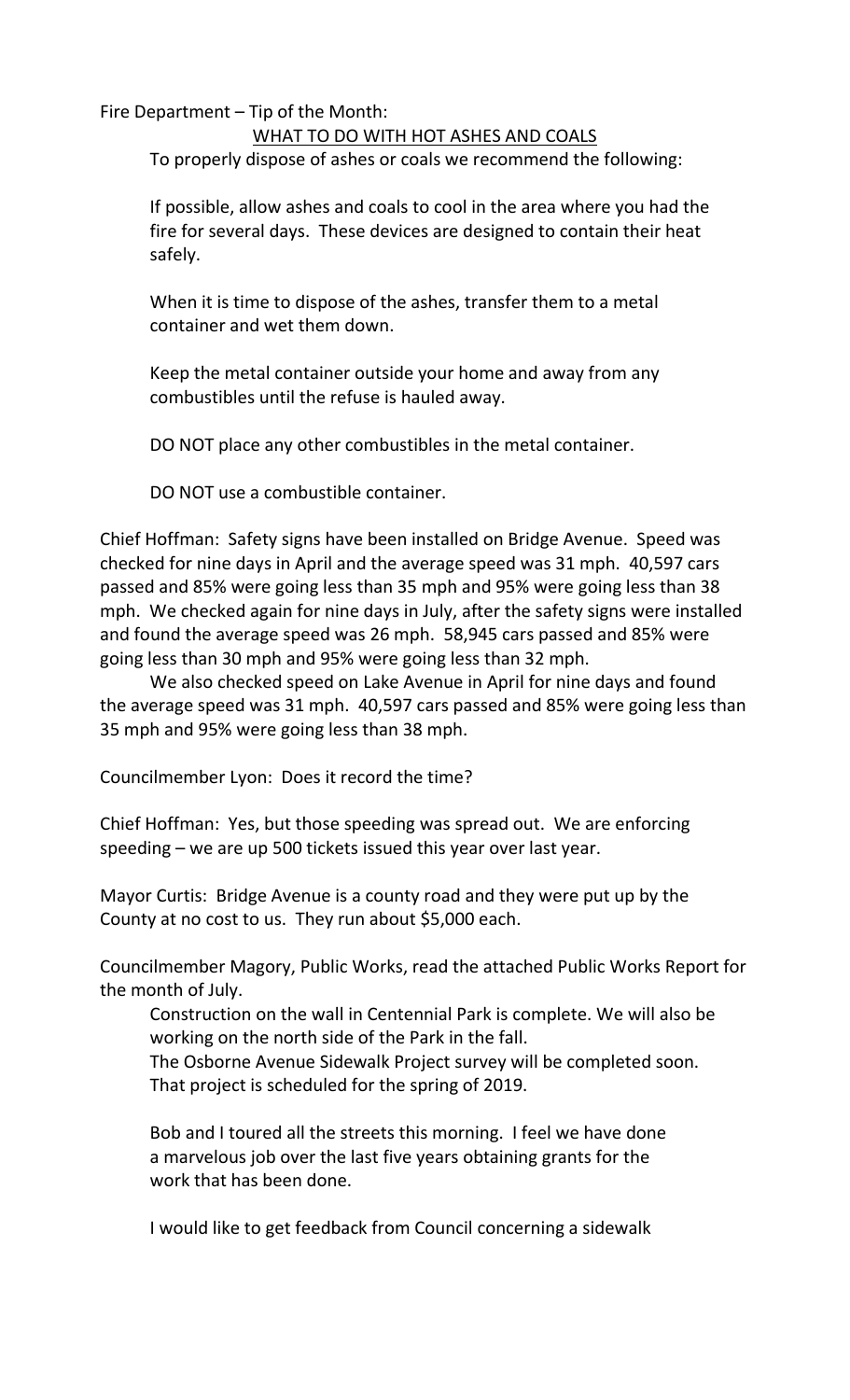being installed along the west and north side of Twilight Lake (along the west side of Lake Avenue and the south side of Twilight Road. I would like your comments before moving forward with this item.

Councilmember Glass: I live on Twilight Road. A sidewalk on the west side of Lake Avenue would be very helpful – people presently walk in the street. It is not a problem off season but in the summer it would be beneficial. What is the problem with the manhole cover on Lake an Osborne?

Councilmember Cornell: I am not for the sidewalk on the west side of Lake Avenue. In the winter the sidewalks aren't cleared so the only safe place to walk in on the side of the lake. People also walk their dogs there. If we install a sidewalk, we will have to plow it in the winter – it will become a maintenance issue. I also feel it will take away from the beauty. I don't understand putting more concrete down. We do need a sidewalk on the north side of the lake.

Councilmember Lyons: I am not sure why we want to put more impervious surface right next to the lake.

Councilmember Magory: It might help raise the sides and help with the flooding.

Councilmember Barnes: I am always in favor if it involves safety. I am always worried about liability. I am in favor of putting the sidewalk there.

Councilmember Magory: I would also like to thank the Fire Chief and fireman who helped us make sure we are as good a neighbor as possible. We painted the backside of the lights so they don't shine into the neighbors property. We also put tape around the top. The firemen brought over their ladder truck in helping with this. They helped the town and we greatly appreciate it.

Councilmember Hein: The manhole at the corner of Osborne and Lake – it was connected to a storm water drain but the County cut it. We have a potential solution but it must be dry to get down in it. I have talked to Verizon, public works and the County. I have been working on this for two years.

Councilmember Cornell, Parks, Grounds and Recreation: Twilight Lake Paddle was held last night and will continue on the  $1<sup>st</sup>$  Sunday of September and October.

The Mayor's Walk was held on July  $25<sup>th</sup>$  with a tour of the restaurants on Bridge Avenue. A second Mayor's Walk is scheduled for August 22<sup>nd</sup> to tour Theresa's South, Burke's Market/Candy Cabana, Noon Design Shop and the Grenville Hotel & Restaurant. We will meet at Theresa's South at 4 pm.

The Recreation Program will finish up this Thursday. It seems a great time was had by all. We will look to extend it to six weeks next year. I would like to thank All Saints Church for allowing us to use their facilities this year.

The Environmental Commission and the BHFD will host the first Bay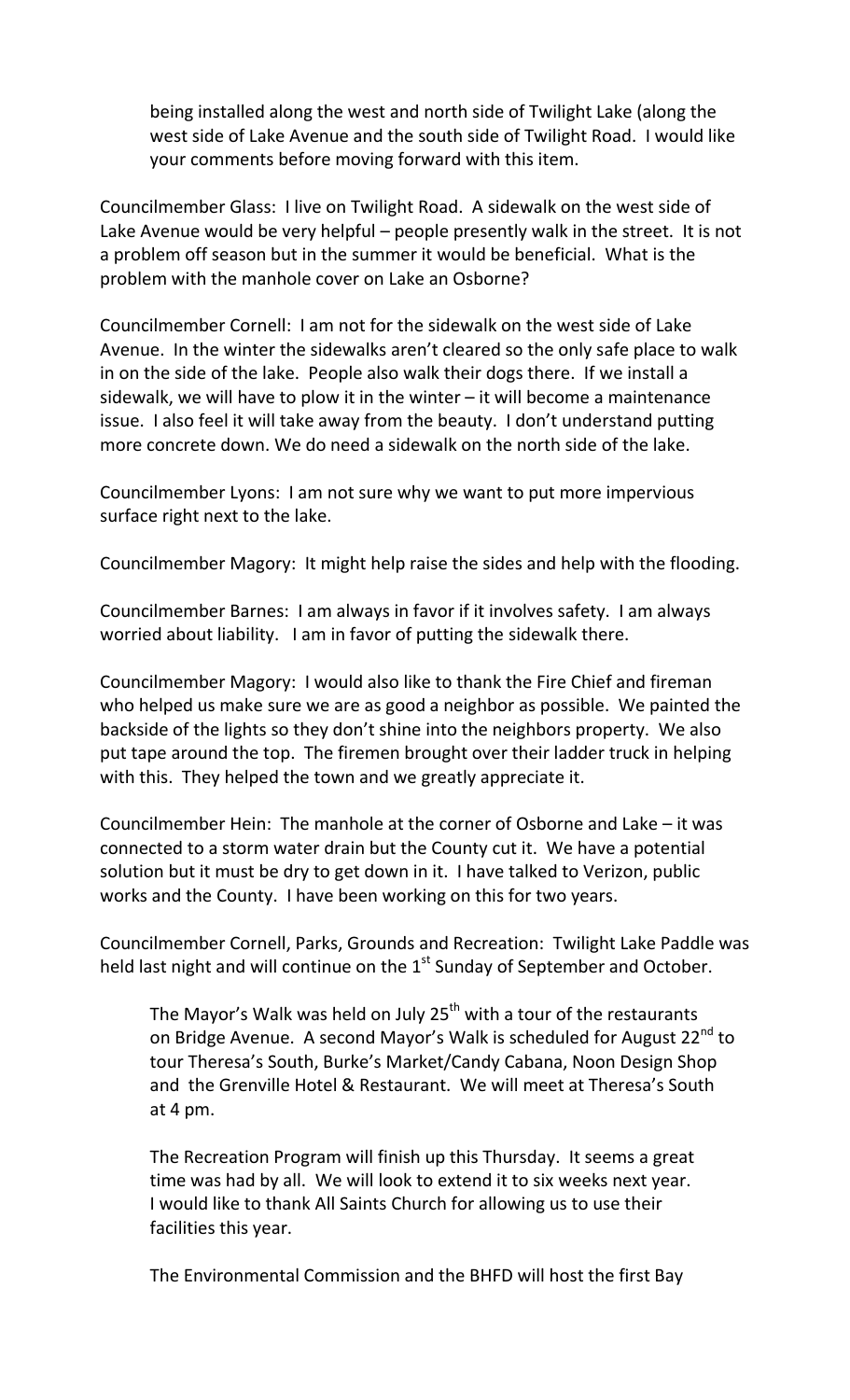Head Kids Crabbing Contest on Saturday, August  $18<sup>th</sup>$  from 2 to 3 pm. You can sign up at the Clam Bake and admission is free to the contest with paid admission to the Bay Head Clam Bake.

Councilmember Lyons, Finance and Technology: I do not have a technology report. But as to Finance – Hopefully everyone received their 2018/2019 tax bill. The grace period is being extended to September  $4<sup>th</sup>$ . If your bill is not paid by September  $4<sup>th</sup>$  the interest will be calculated back to August  $1<sup>st</sup>$ . You can also pay on line. Fees do apply. I received a call from the town south of us questioning who designed our website because they like it. It is nice to have something people want to copy.

Christopher Parlow, Borough Administrator: We are still without a Code Enforcement Officer. We have had a couple of interviews and we are still receiving applications. We recently had help from our prior Code Enforcement Officer to conduct some inspections. For those of you who have utilized the Report of Concern concerning Code Enforcement issues – I am trying to handle some but others are being held until the new hire is on board.

We will be discussing backlog issues concerning inspections, in our Construction Department in executive session this evening.

Beach replenishment web site as to the start date in Bay Head is now listed as sometime in the fall or winter. You won't see it this summer. We will be attending another meeting with DEP tomorrow.

Councilmember Barnes is working on the Personnel Policy concerning updates required by JIF for our renewal to be complete by October 1, 2018.

I attended a couple of meetings with Point Pleasant Beach and Point Pleasant concerning DEP Flood Resiliency Grant. It requires three towns to submit together that were impacted by Sandy. We have submitted an application which shows municipal needs. The projects will not be identified until the grant is received. Point Pleasant Beach submitted the grant for us and Point Borough.

Mayor Curtis: I would like to remind everyone that there will be a second meeting in August for our annual Non Voter Taxpayer Meeting. It will be held on Monday, August  $20<sup>th</sup>$  at 7 pm. Various departments will give a talk as to what they do.

Mr. Parlow: The Army Corp will be holding two public meetings concerning back bay flooding in the Barnegat Bay. Information is posted on the Borough website. The closest public meeting will be held at Ocean County College Gateway Building – Lot 1, College Drive, Toms River on September 13, 2018 from 6 to 8 pm

Mayor Curtis called for Clerk's Correspondence.

Ms. Applegate offered the following: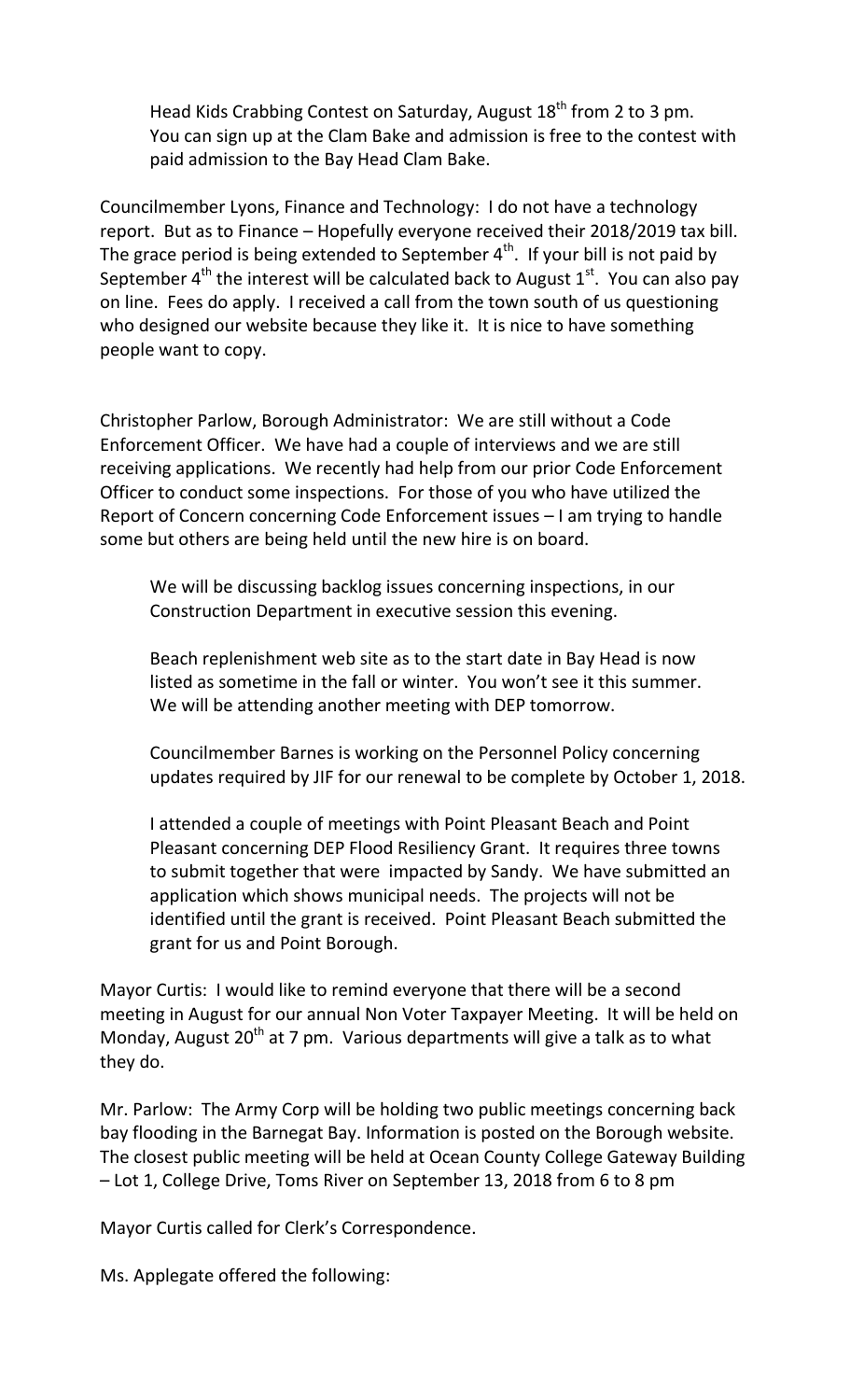Request from Point Pleasant First Aid Emergency Squad to change the date for the coin toss from August  $18^{th}$  to August  $25^{th}$ 

Request from Tom Gage, President of the BHIA for permission to use the Courtroom in Borough Hall on August 29, 2018 from 7 to 9 pm for their annual meeting

Request from Andrea Booth for permission to close Cranberry Avenue from West Lake Avenue to Holly Avenue on Saturday, September 1st from 5:30 to 9:30 pm for their annual block party

Request from Ma Deuce Deuce a nonprofit local veteran's organization for a 22 kilometer walk fundraiser to go through a portion of Bay Head on September 22, 2018

Request from Jersey Shore Relay to benefit Special Olympics for permission to run through Bay Head on Saturday, April 6, 2019

Request from Point Pleasant Beach High School PTO to have Bay Head residents participate in their Town Wide Garage Sale on Saturday, October 13, with rain date of Sunday, October 14, 2018

Councilmember Glass moved to approve the request which was seconded by Councilmember Magory and passed on roll call vote. YEAS: Hein, Barnes, Glass, Magory, Cornell, Lyons. Nays: None. Councilmember Lyons abstained on the block party request.

Mayor Curtis called for Resolutions.

Councilmember Magory offered Resolution 2018- 109 approving a Change Order in the amount of \$1,082.25 for a Decrease in the Contract executed with Johnson Baran Corp. for Public Works Parking Lot reconstruction.

Councilmember Lyons offered Resolution 2018-110 extending the Grace Period for Payment of the Third Quarter Property Taxes.

Councilmember Lyons offered Resolution 2018-111 authorizing the return of a Street Opening Performance Bond for Street Opening permit in the amount of \$690.00 for 420 Lake Avenue, Block 25, Lot 8.

Councilmember Barnes offered Resolution 2018-112 authorizing the execution of a Shared Services Agreement between the Borough of Bay Head and Bay Head Board of Education for a School Resource Officer.

Councilmember Magory offered Resolution 2018-113 authorizing the Sale of Surplus Property no longer needed for public use VIA internet auction website – 2006 Chevy ½ ton Pickup Truck.

Councilmember Lyons offered Resolution 2018-114 Cancel Sewer Billing.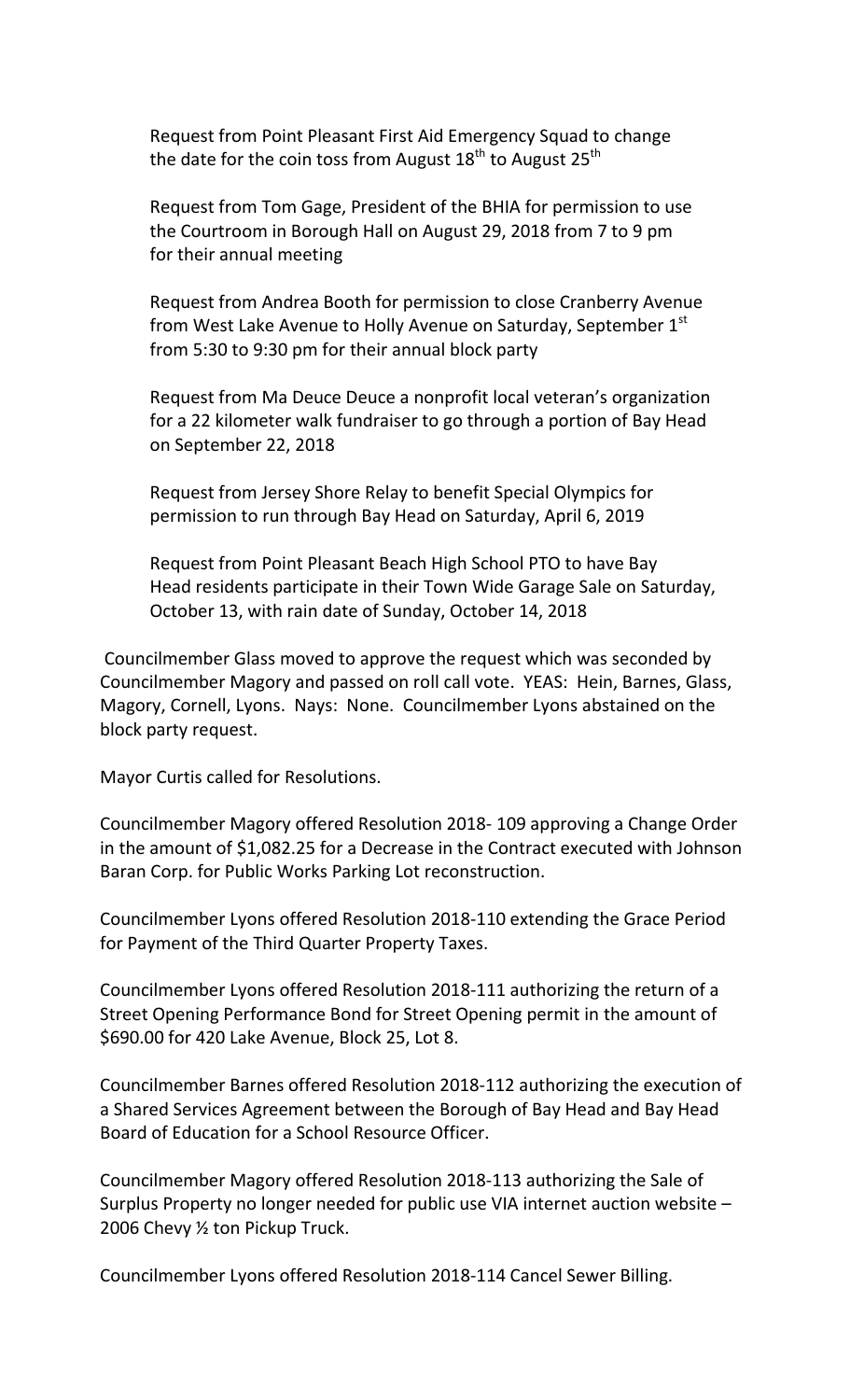Councilmember Cornell offered Resolution 2018-115 awarding a Professional Services Contract to Remington & Vernick Engineers to provide Engineering Services to prepare and submit a Barnegat Bay Watershed Water Quality Restoration Grant Application.

Councilmember Glass moved the above resolutions be adopted. The motion was seconded by Councilmember Barnes.

Mayor Curtis asked if there were any questions from the public concerning the resolutions presented. There were none.

There being no further questions, Mayor Curtis closed the discussion by the public.

The motion passed on roll call vote: YEAS: Hein, Barnes, Glass, Magory, Cornell, Lyons. NAYS: None. A copy of each resolution is attached to these minutes.

Mayor Curtis called for Unfinished Business.

Councilmember Barnes: Noise Ordinance concerning contractor hours. Three options have been provided by Chris Parlow after review and discussion. I would like to thank him very much for his work on this matter. All options will have the liability go to the property owner. The options are as follows:

- A. Liability to the property owners Tuesday following Labor Day until June 14 – 8 am to 6 pm Monday through Friday / 9 am to 1 pm Saturdays / no work on Sunday June 15 to Labor Day – 8 am to 6 pm Monday through Friday No Saturdays or Sundays
- B. Liability to the property owners  $-$ Year round work – 8 am to 6 pm Monday through Friday No work on Saturday or Sunday
- C. Liability to the property owners Year round work – 8 am to 6 pm Monday through Saturday No work on Sunday

Councilmember Barnes: I am looking for feedback.

Mayor Curtis: We hope to have a proposal for the August  $20<sup>th</sup>$  meeting.

Chief Hoffman: The main thing that we feel is very much needed is that the liability is on the property owners. My guys have been to a property three different Saturdays and spoke to three different subcontracts who say they weren't made aware by the general contractor that they couldn't work. We have a warning sheet but we don't see repeat offenders. We also would prefer no Saturdays instead of allowing 9 to 1.

Mayor Curtis: This would apply to all ordinances not just the noise ordinance.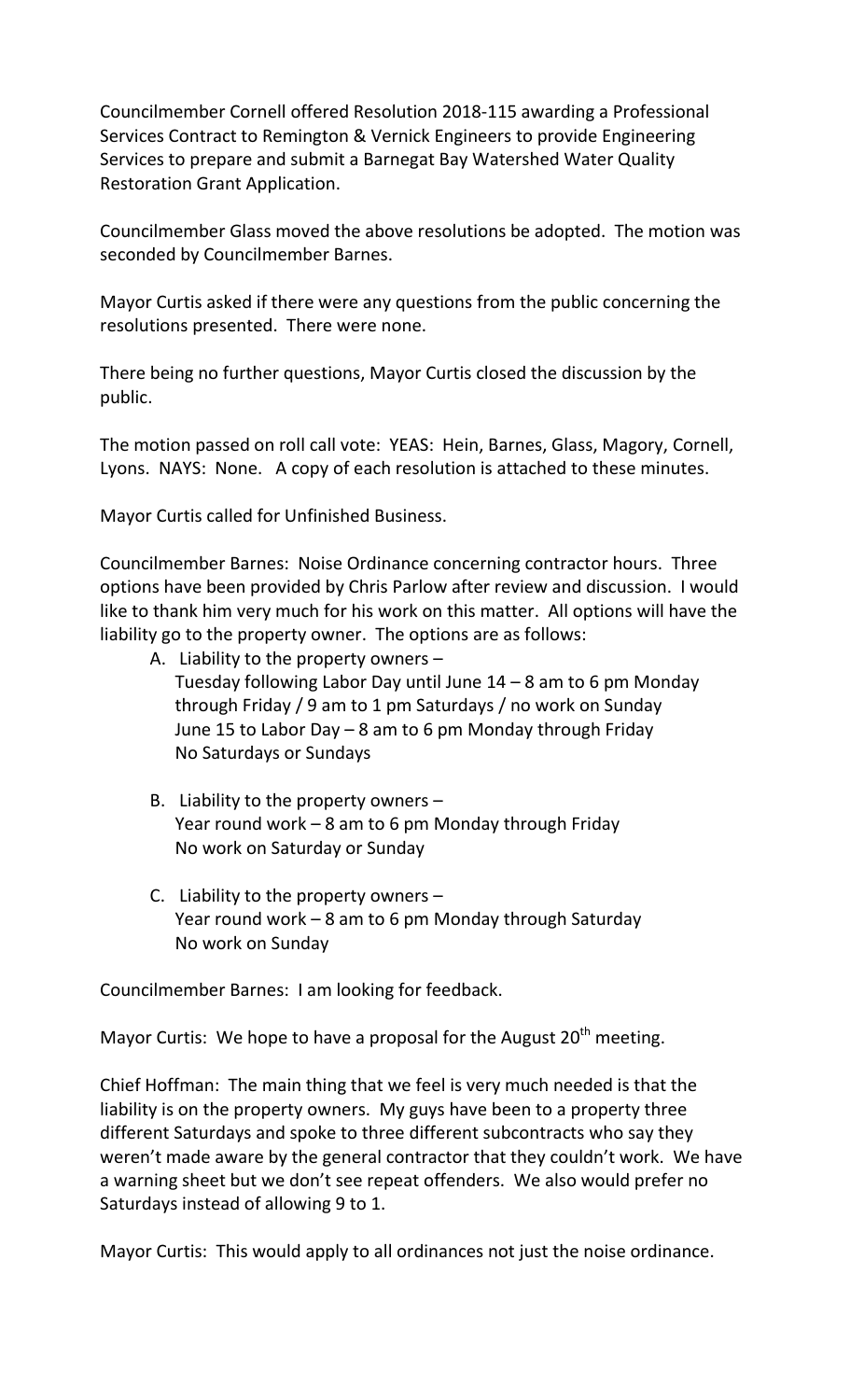Councilmember Lyons: A lot of us up here agree with your reasoning. The buck stops with the homeowner. This discussion has been going on multiple years. I feel the year rounds get punished by allowing work in the off season. Contractors have Monday thru Friday that should be enough. We need to preserve the quality of life in Bay Head all year round.

Mayor Curtis: I would like to open the discussion to the public for your questions and concerns on this item.

Chief Hoffman: The ordinance right now allows Monday thru Friday 8 am to 6 pm – that is 50 hours. If Saturdays work is allowed my officers become babysitters. They have to check in the morning that they don't start and that they stop by 1 pm.

Dennis Shaning, 542 East Avenue: I agree with Councilmember Lyons. Off season work on Saturdays discriminates against the all year round residents. I live on East Avenue and a lot of work is being done. What is the penalty?

Chief Hoffman:  $$275.00$  for 1<sup>st</sup> offense. It can go up as high as  $$1,000.00$  if it requires a court appearance.

Councilmember Cornell: I am for Monday through Friday only year round. Traffic is an issue and there is never just one contractor when work is going on – plumbers, electricians, builders, masons. If there is an emergency they can always request permission to work on Saturday.

Bill Meakem, 66 Howe Street: I support Monday thru Friday all year round.

Councilmember Hein: This is the third summer working on this. I sounds like it is going to work this time. I have always agreed to have Monday thru Friday and no work on Saturday – same for summer and year round residents.

Councilmember Magory: What if a construction vehicle shows up to a home just to meet with the homeowner. Is that allowed as long as there is no work? Saturday is the only time some can meet with contractors.

Mayor Curtis: A summons will be issued if they are working.

Chief Hoffman: This is amending the noise ordinance.

Councilmember Barnes: What if a painter is working on Saturday – there is no noise. This change is not for all commercial activity.

Councilmember Hein: No contractors – noise it not an issue because they can't work on Saturday.

Councilmember Barnes: If you ban all contractors – there will be more calls to allow emergency work.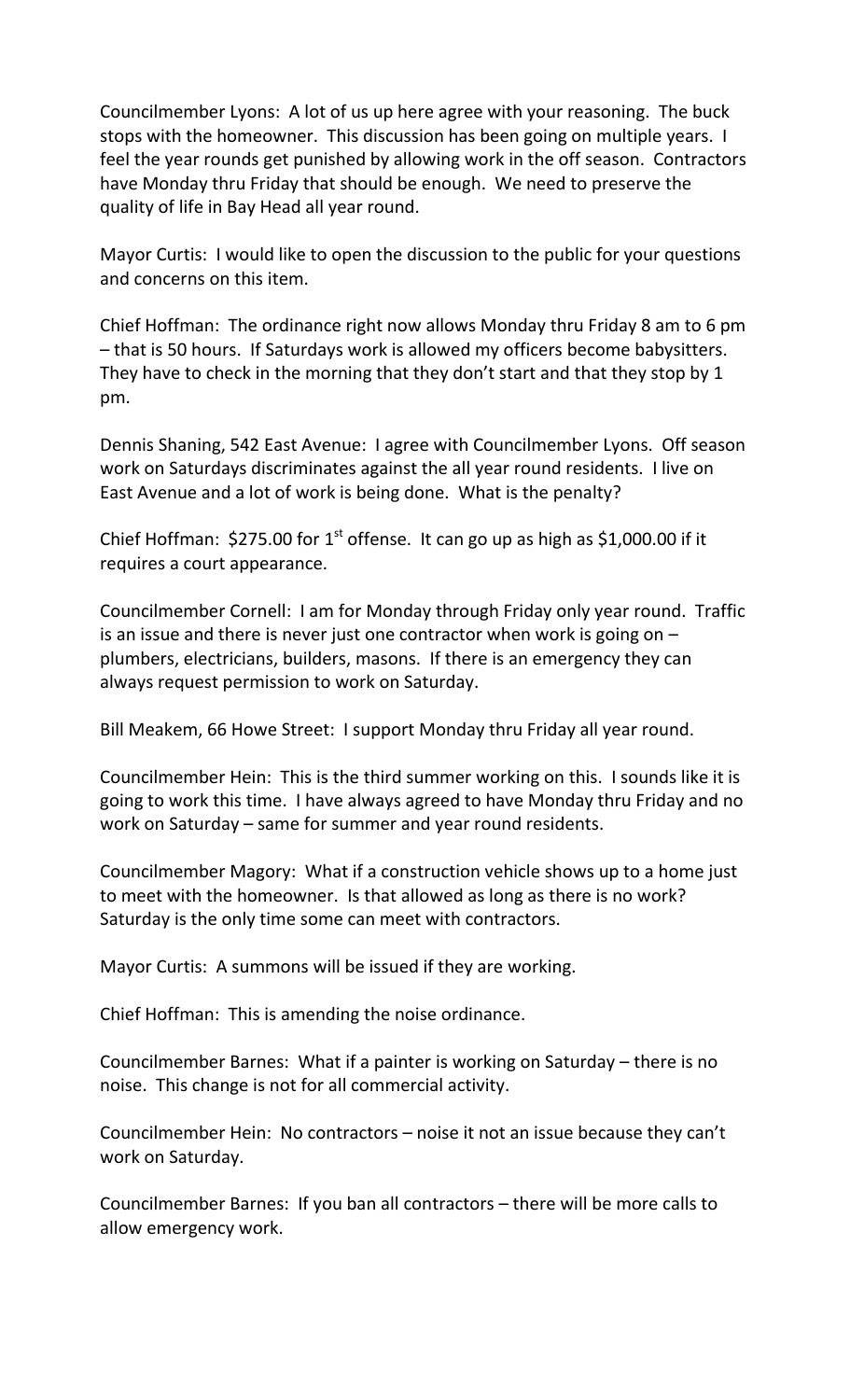After discussion Councilmember Hein moved to draft an amendment to the noise ordinance allowing work to occur Monday thru Friday from 8 am to 6 pm year round with the liability going to the homeowners. The motion was seconded by Councilmember Lyons.

Gina Davis, 380 Western Avenue: I agree to no work on Saturday or Sunday. But the liability should fall to the general contractor.

The motion passed on roll call vote: YEAS: Hein, Glass, Cornell, Lyons. NAYS: Barnes, Magory.

Mayor Curtis called for New Business. There was none.

Mayor Curtis opened the meeting to the public.

Joanne Pehlivanian, 332 Western Avenue: Bicycle helmets – if a child is under 17 the law requires them to wear a helmet. Isn't there a fine attached to that? My grandson was punished, by me, for not wearing his. I also would like to thank the police for giving ice cream gift certificates to the children that do wear them. People come down for the summer maybe from a state that doesn't have the same laws – how do we enforce this safety issue?

Chief Hoffman: To enforce and issue a summons we must first stop the child, call the parents who are the ones who would receive the summons  $-1^\text{st}$  offense is a \$25.00 fine. Education starts at home – we even see parents riding with the kids who aren't wearing helmets. We have helmets and lights that we give out. It all goes back to the parents.

Gail Kerr, 71 Goetze Street: There were 4 or 5 contractor trucks at the corner of Johnson and Clayton recently. This is a huge problem with bicycles and traffic on that corner. I don't see how trucks that size are allowed to park there even with working being done.

Councilmember Hein: Let me poke into the helmet issue to get some ideas. This is a state law and certainly a safety issue.

Ms. Pehlivanian: Within the information recently received from the town, was information as to wearing a helmet but it didn't mention a penalty.

Mr. Meakem: On June 4 I spoke about the bright lights of this property. Brian and Chief came to my house after that meeting. I understand an attempt was taken to correct this matter but I have not been part of the process. Mayor gave me specs of the lights. I am willing to pay for this to be rectified. I plan to come back in September. I have also voiced concern about a shield for the generator. I understand you as Mayor and Council have an awful lot to do. I have the time and I am willing to contribute. Having other opinions are good. What is the status of the shield?

Mayor Curtis: Chris could you inform Mr. Meakem where the shield stands?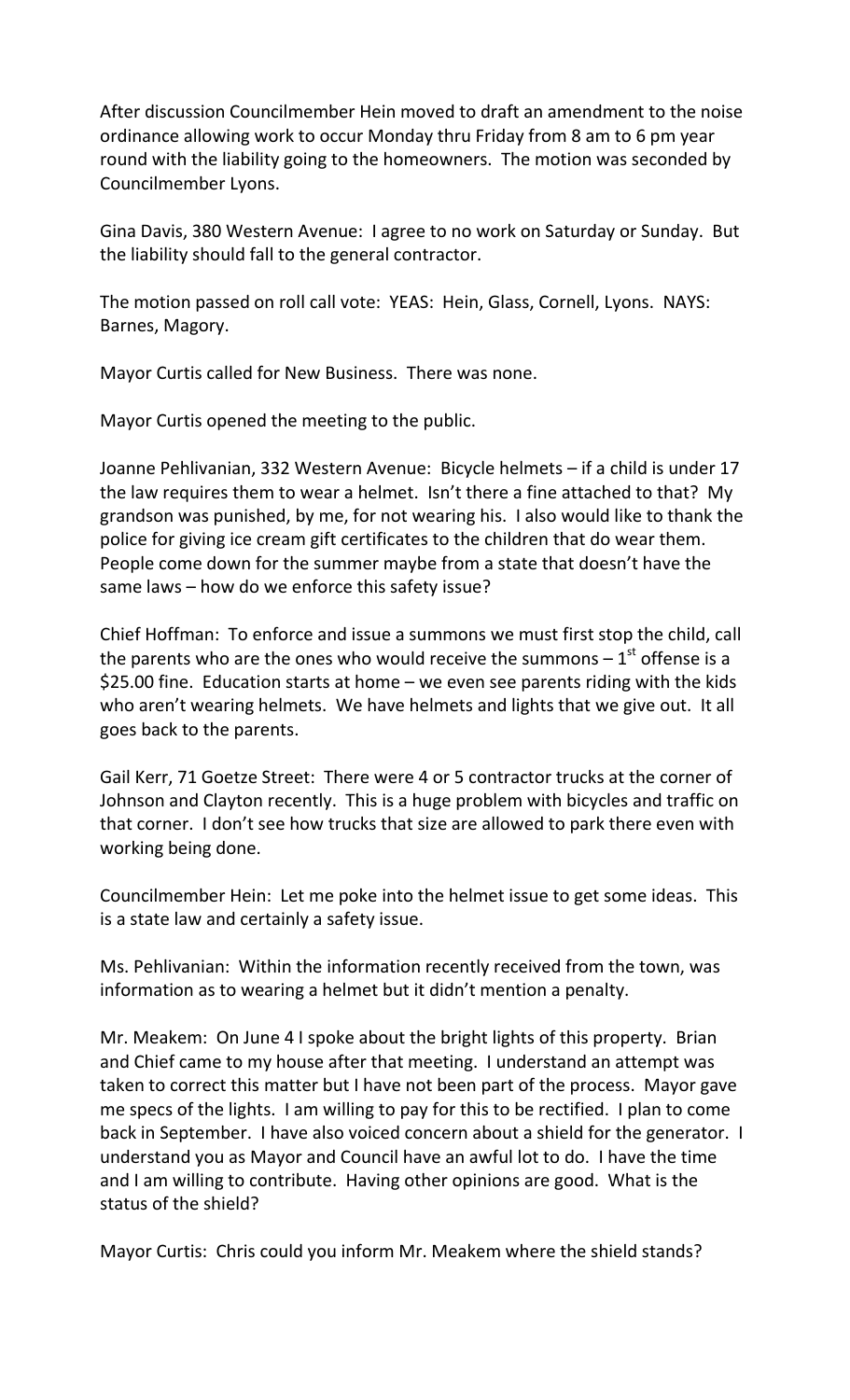Mr. Parlow: I have a contractor coming out tomorrow to take a look at it. This is for a 10' high fence. I was told it is critical to block the generator from view and the only way to block it is with a fence.

Mr. Meakem: I would like to see a visual before we sigh off. I would like to help with the process.

Gina Davis, 380 Western Avenue: Thank you for the public bathrooms. Have you been in there after a rain? It is totally flooded.

Councilmember Magory: Unfortunately people throw things down the toilet. This particular issue was a ton of paper – the toilets were backed up on both sides. It has become more vandalism. The rain doesn't come in but we do have issues.

George Addesso, Ma Deuce Deuce: I am here tonight representing Ma Deuce Deuce. I would like to thank you for your approval. I would also like to invite you to join us on September 22.

Mayor Curtis: Please mark your calendars for the Non Voter Taxpayer Meeting on August 20<sup>th</sup>.

There being no comments Councilmember Lyons moved to approve the vouchers for payment. The motion was seconded by Councilmember Magory and passed on roll call vote. YEAS: Hein, Barnes, Glass, Magory, Cornell, Lyons. NAYS: None. A list of vouchers is attached to these minutes.

Councilmember Glass offered the following Resolution to go into Executive Session.

RESOLUTION OF THE BOROUGH OF BAY HEAD, OCEAN COUNTY, NEW JERSEY EXCLUDING THE GENERAL PUBLIC FROM A MEETING PURSUANT TO THE OPEN PUBLIC MEETINGS ACT

WHEREAS, the Open Public Meetings Act, N.J.S.A. 10:4-12, permits the exclusion of the public from a meeting in certain circumstances; and

WHEREAS, this public body is of the opinion that such circumstances presently exist.

NOW, THEREFORE, BE IT RESOLVED, by the Borough Council of the Borough of Bay Head, in the County of Ocean, State of New Jersey, as follows:

- 1. The public shall be excluded from discussion of an actions upon the hereinafter specified subject matter.
- 2. The following subject involve: State Aid Agreement concerning Beach Replenishment Program Personnel